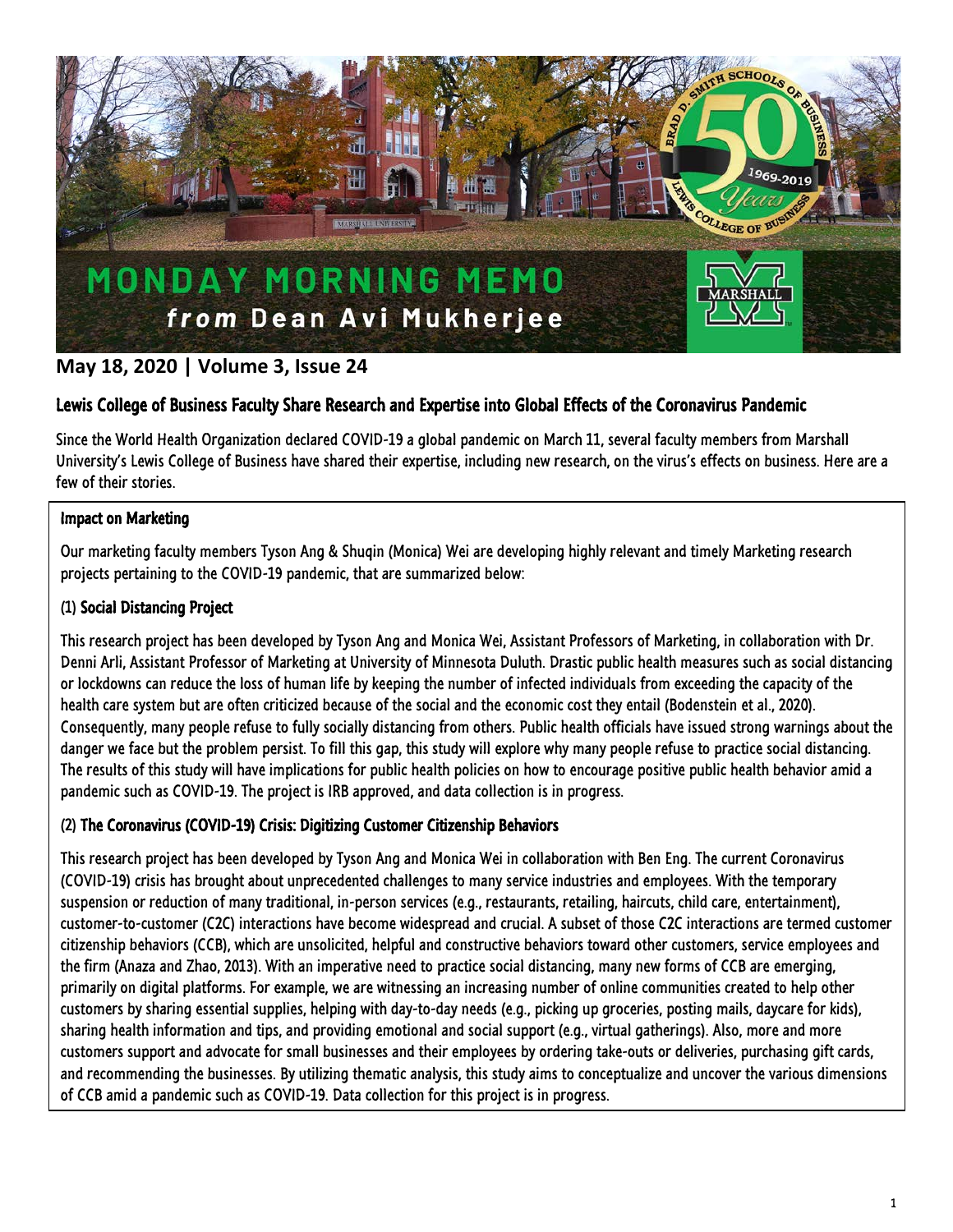

Dean Avi Mukherjee and Dr. Nancy Lankton have proposed a Special Issue on COVID-19 for the SAM Advanced Management Journal as Guest Editors. The Special Issue is titled: "Managing the Unseen - Pandemic Prophylactics, Placebos, and Panacea".

### Introduction and Theme

The World Health Organization declared COVID-19 a pandemic on March 11, 2020 when the disease had spread to 114 countries, infected more than 118,000 people, and killed almost 4,300. Three weeks into April, over 2.6 million people from over 180 countries worldwide have been infected with the virus and over 185,000 people have died. There are over 850,000 cases in the US and over 40,000 deaths. COVID-19, also known as coronavirus, is a respiratory illness that spreads rapidly through contact with other people who have the virus. Many people carry the virus with very few or even no symptoms. Older people with certain underlying conditions are most at risk for needing acute medical care and not surviving the complications. Coronavirus has changed the world and the country in a matter of weeks.

Amidst the loss of life and the tremendous pressure put on health systems caring for the sick and vulnerable, organizations of all kinds have been facing significant challenges. The Center for Disease Control and Prevention (CDC) in its initial response to the pandemic, began promoting the practices of social distancing and good hygiene, and staying home when possible. Based on the rapid spread of the virus and data collected from other countries, governors began issuing stay-at-home orders to limit travel and social gatherings to essential personnel only. Schools closed, travel stopped, businesses shut down, and many people began working from home and bring laid off altogether. Hospitals became overcrowded as people with symptoms came in for testing and care. The federal and state governments increased production of protective equipment and ventilators via public-private partnerships, and shipped the supplies to hospitals in need. The stock market has seen unpredictability, with large drops triggering market-wide circuit breakers four times in March. The government campaign of "15 Days to Slow the Spread" was extended to "30 Days to Slow the Spread" as the US and other countries prepared for more infections and loss of life.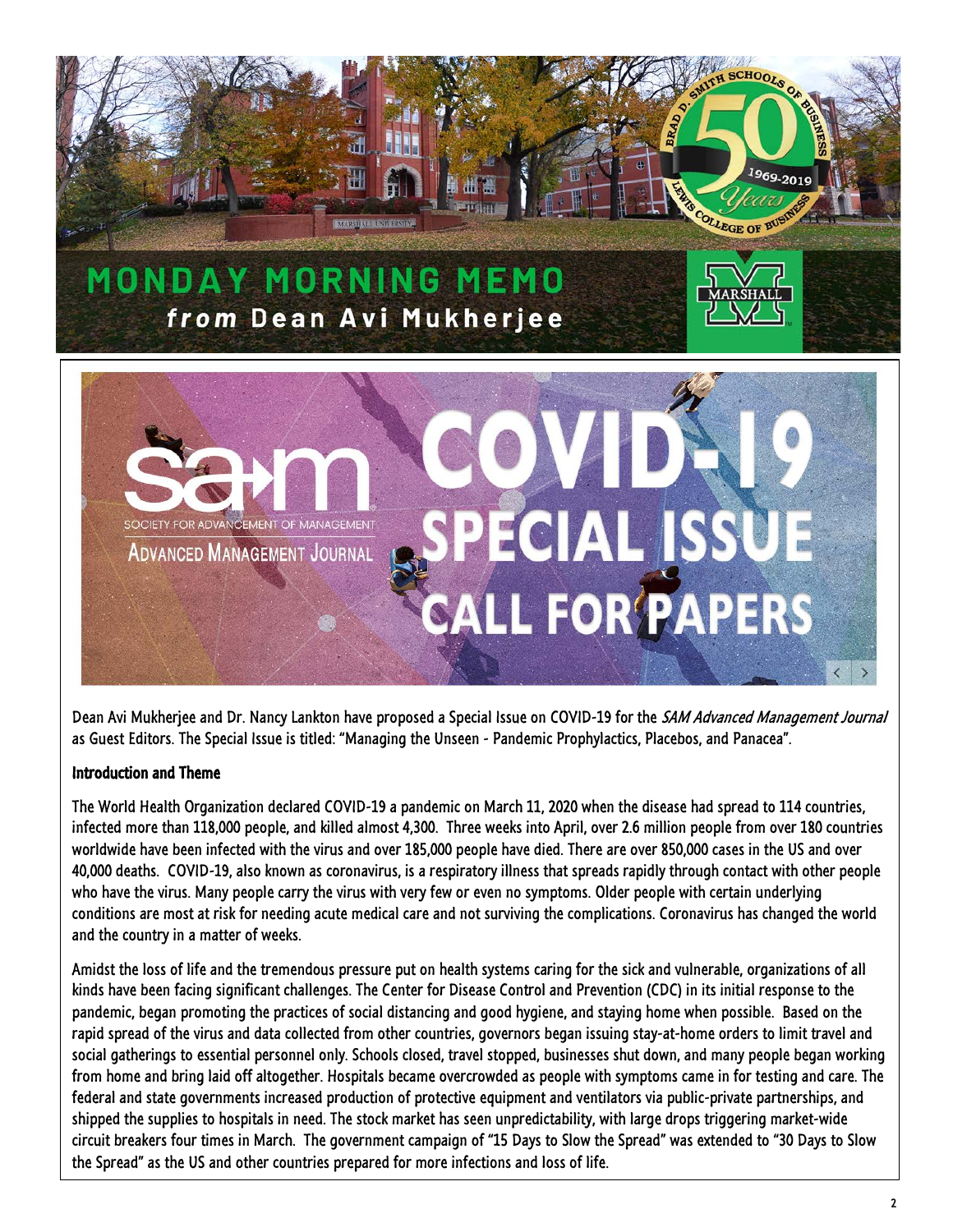

Now as the US has experienced more incidence and deaths of the virus than any other country, it is beginning to phase back to what many call a "New Normal." Based on up-to-date data and readiness, the CDC and White House issued a phased approach for opening up America that mitigates risk of resurgence and protects the most vulnerable. Businesses and employers of all types will need to adhere to new federal and state guidelines. Managers are being asked to follow on-the-spot incident response and recovery plans and to innovate and develop flexible policies that can sustain and support organizations throughout the pandemic. Unforeseen issues will continue to arise and reverberate through communities, organizations, industries, and businesses of all types. Already unprecedented activities such as insurance companies rewarding customers with monies saved from lower travel, manufacturing companies rapidly changing production lines to create needed health equipment, supply chains being interrupted at the global level, taxing authorities extending deadlines for the first time ever, and technology companies creating drones that can measure workers' temperatures, have taken place and will continue to emerge as the crisis endures. This Call for Papers solicits manuscripts describing and analyzing the intersection of management, COVID-19, and the workplace to inform academics and practitioners, so they can emerge with new and effective approaches to advance management during crisis situations.

## Topics for the Special Issue

Although manuscripts on any topic related to management amid the COVID-19 virus are welcome, papers on the following topics are highly encouraged.

- The future of work post COVID-19
- Supply chain challenges, strategies, and solutions
- Human resource management challenges during and after COVID-19 (telecommuting, hiring, worker safety, etc.)
- Forecasting for pandemic incidences and outcomes
- Public policy challenges
- Role of government versus private sector
- Global issues in managing COVID-19
- Accounting, auditing, and tax issues related to COVID-19 (going concern, internal controls, write-offs, tax estimates, etc.)
- Financial management during COVID-19
- Small business challenges
- Crowdsourcing during COVID-19
- Distance learning opportunities and challenges
- Public health issues
- Epidemiological research
- Family and work balance during stay-at-home
- Managing remote teams
- Perceived Lives versus Livelihood trade-off
- Leadership challenges during crisis
- Technology access, literacy, dependence and inequity
- Trust, privacy and security in the COVID-19 age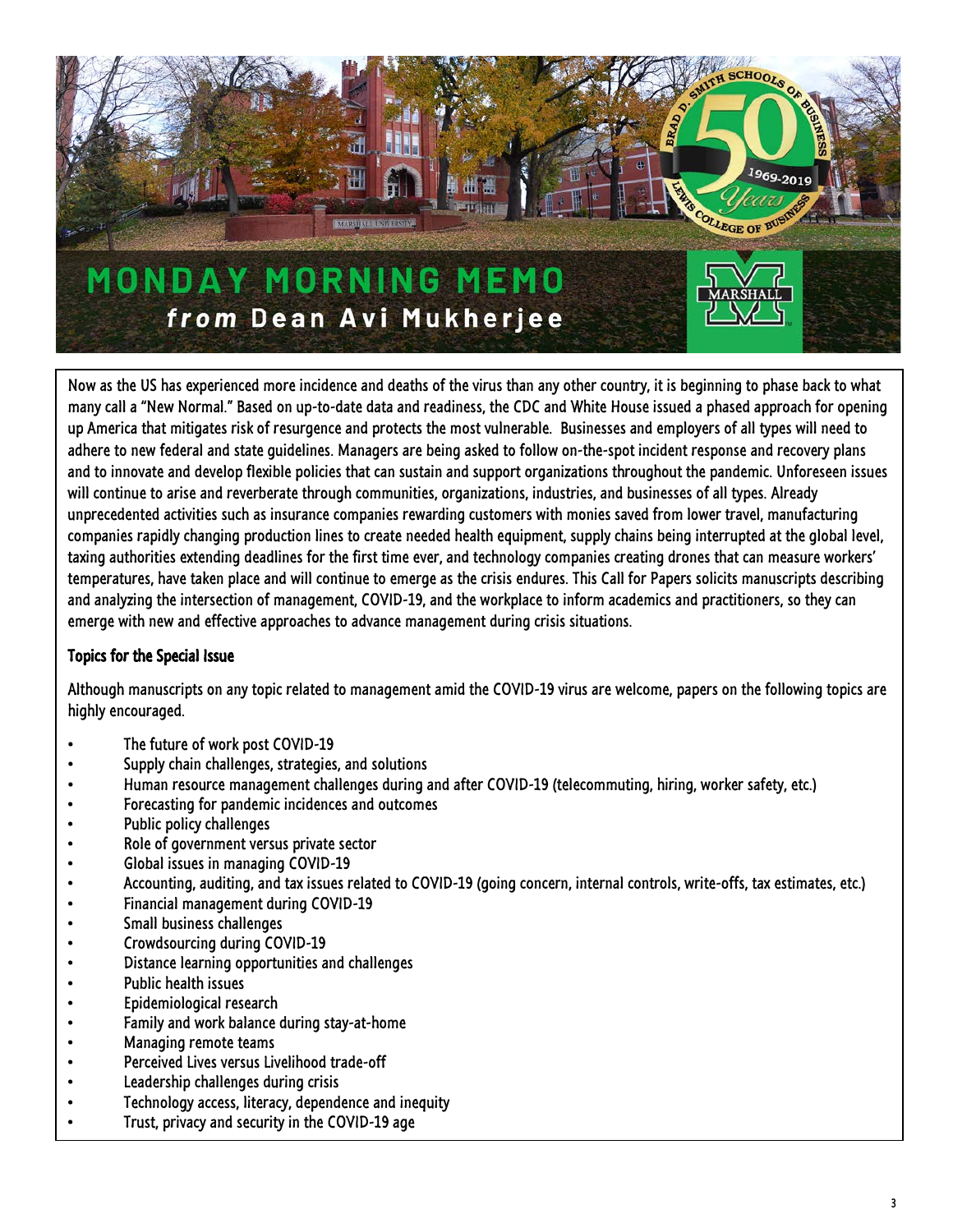

- Statistical modeling and forecasting of disease spread
- Marketing effectiveness during COVID-19
- Firm reputation and public relation issues
- Role of social distancing in service design
- Use of Design Thinking for crisis management
- Legal and ethical challenges for the firm employee relationship
- Understanding and modeling contact tracing
- Global trade and foreign relations
- Stock market reactions during and after COVID-19

#### Research Methods

Quantitative and qualitative studies, including management and strategy models, experiments, correlational studies, causal studies, comparative studies, descriptive studies, literature reviews, meta-analysis, case studies, viewpoint articles, pedagogical innovations, and book reviews are all welcome. Papers can adopt a historical, current or future perspective.

#### Submission Process

Manuscripts should be submitted no later than August 1, 2020. The special issue is expected to be published by December 2020. All manuscripts will be subjected to double-blind peer review and should follow the general guidelines for authors at [https://samnational.org/wp-content/uploads/2018/06/GUIDELINES\\_FOR\\_AUTHORS-AMJ-06282018.pdf](https://samnational.org/wp-content/uploads/2018/06/GUIDELINES_FOR_AUTHORS-AMJ-06282018.pdf)

Manuscripts should be submitted electronically to<http://samnational.org/journal/amj-manuscript-submission-form/>

Please contact the Editors of this special issue at the following email addresses, if you have any questions: Dr. Avinandan Mukherjee at mukherjeea@marshall.edu and Dr. Nancy Lankton at lankton@marshall.edu.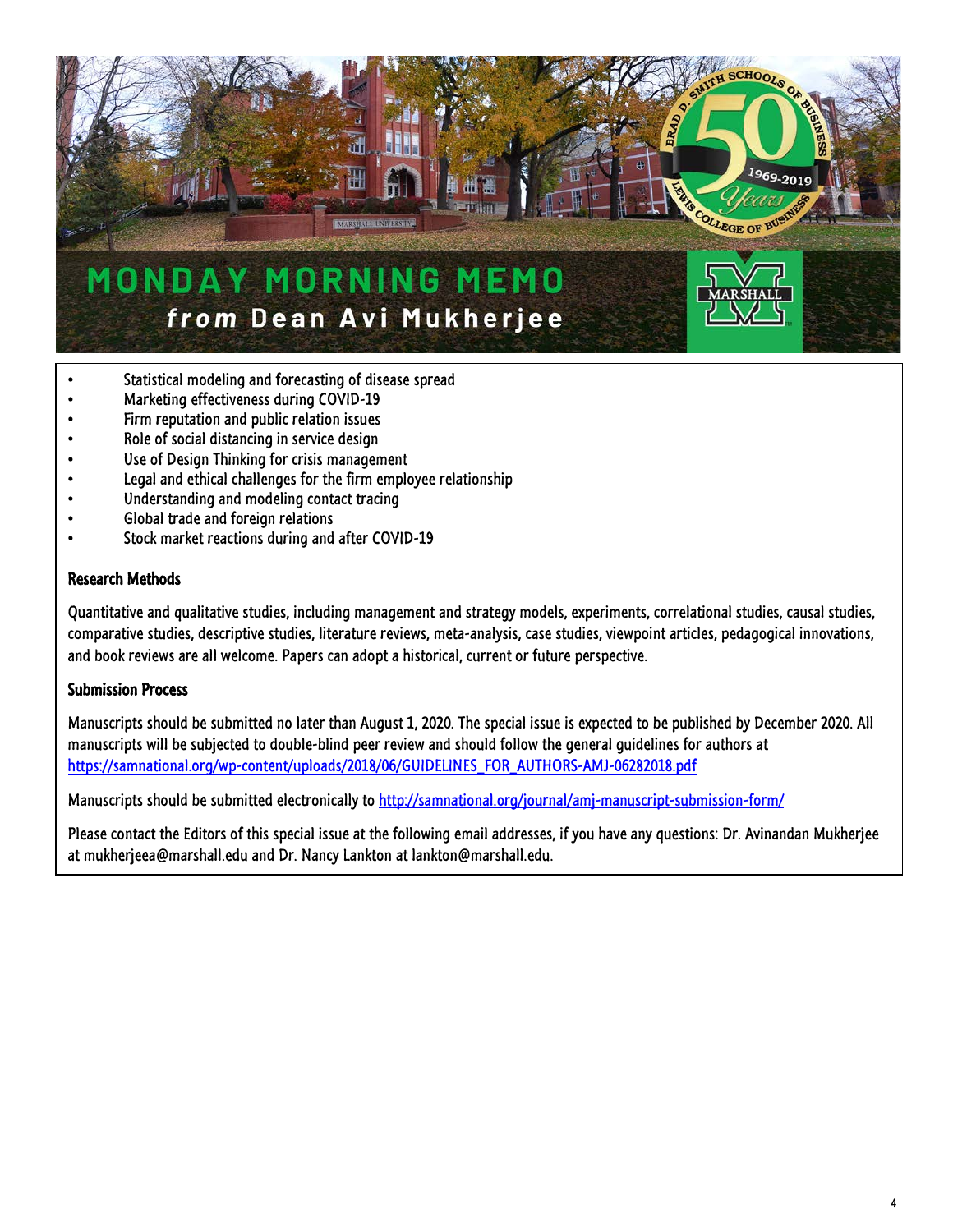

#### Swiss National Science Foundation Grant Reviews



#### **SWISS NATIONAL SCIENCE FOUNDATION**

Dr. Alberto Coustasse and Dean Avi were invited to serve as expert reviewers for the Swiss National Science Foundation Special Call for Grant Proposals on Coronavirus. Following the serious SARS and MERS epidemics of the past, another coronavirus has led to the COVID-19 epidemic, a public health emergency of global proportions. An intensification of research efforts is therefore urgently needed. For this reason, the Swiss National Science Foundation (SNSF) is supporting projects involving research into coronaviruses to tackle the current crisis and prepare for likely future epidemics. A budget of five million Swiss francs has been earmarked for this special call.

Dr. Coustasse reviewed the following 9 proposals:

1. "Therapeutic Sovereignty: Healthcare system risks emerging from COVID-19" related to the management of health care supply chain, ethnography, infectious diseases, epidemiology

2. "Building and maintaining resilience in crisis: learnings for hospitals withstanding the COVID19 pandemic in a real-time study" related to the management and sociology of crisis in hospitals

3. "Beyond the virus: ensuring continuity of care for people with chronic diseases during epidemics" related to the management of chronic diseases in times of crisis, cardiovascular diseases, metabolic disorders, public health and health services

4. "Remote working and virtual collaboration before, during and after the COVID-19 outbreak: Learning from an unwilling natural experiment" related to the management of health care workforce and use of IT, applied psychology, social sciences

5. "Learning from the COVID-19 epidemic: A stress test to improve the future health care system and patient care responses to epidemic threats in Switzerland" related to damage that COVID 19 will have on the chronic care population and in the healthcare infrastructure, health system preparedness, health care utilization

6. "The impact of the Coronavirus pandemic on mental health service users, mental health professionals and mental health care services in Switzerland – An exploratory mixed-methods study" related to mental health of health care workers in the Swiss system 7. "How to protect healthcare workforce during an epidemic outbreak: Modelling a desynchronization strategy from the COVID-19 pandemic" related to the management of the health care workforce and in not the health workforce. Used mathematical models to estimate productivity and economic modeling as well for productivity by integrating cost per TACS points.

8. "Impact of the corona outbreak on different health care setting in the canton of Bern: a reflective study (Acronym: REFLECT)" related to nursing burning out, epidemiology of long term settings and qualitative methods

9. "Agent-Based Modelling of Public Health Interventions" related to Artificial Intelligence, public health, epidemiology, and agentbased modeling

Dr. Mukherjee reviewed the following 2 proposals:

1. "Lessons learned from the SARS-CoV-2 pandemic in Switzerland: Preparedness and response of the Primary Care Sector - Identification of key elements to improve future pandemic management and communication"

2. "Selection and implementation of infection prevention and control measures targeting SARS-CoV-2 cross-transmission and healthcare-associated COVID-19"